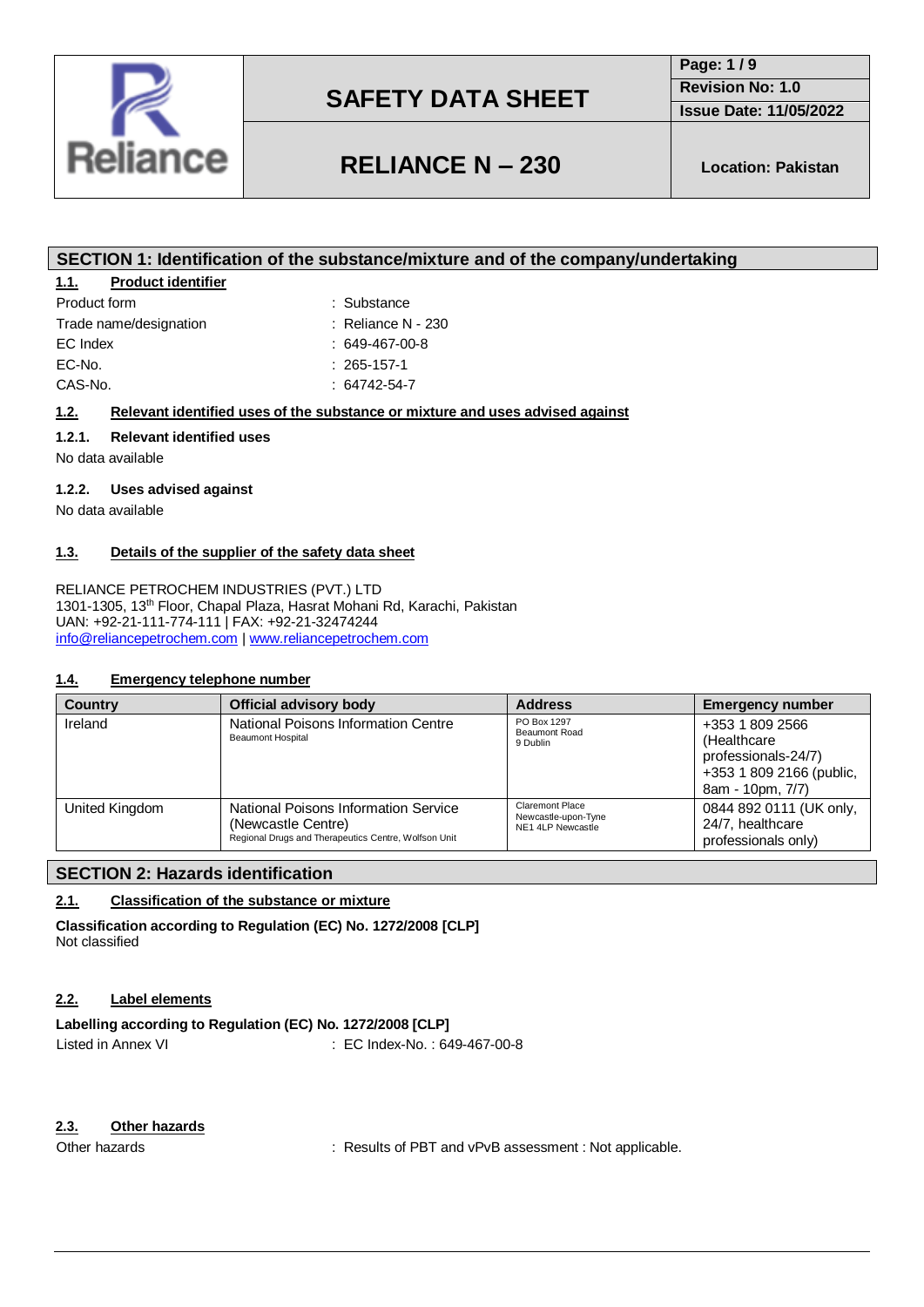

**Page: 2 / 9 Revision No: 1.0**

**Issue Date: 11/05/2022**

# **RELIANCE N – 230 Location: Pakistan**

| <b>SECTION 3: Composition/information on ingredients</b> |                                                                       |  |  |
|----------------------------------------------------------|-----------------------------------------------------------------------|--|--|
| 3.1.<br><b>Substances</b>                                |                                                                       |  |  |
| Comments                                                 | : Base oil: distillates hydrotreated heavy paraffinic (DMSO% $<$ 3 %) |  |  |
| Substance name                                           | $\therefore$ Reliance N - 230                                         |  |  |
| CAS-No.                                                  | $: 64742 - 54 - 7$                                                    |  |  |
| EC-No.                                                   | $: 265 - 157 - 1$                                                     |  |  |
| EC Index                                                 | $: 649 - 467 - 00 - 8$                                                |  |  |
|                                                          |                                                                       |  |  |

| Substance name                                                     | <b>Product identifier</b>                                             | $\frac{9}{6}$ | <b>Classification according</b><br>to Regulation (EC) No.<br>1272/2008 [CLP] |
|--------------------------------------------------------------------|-----------------------------------------------------------------------|---------------|------------------------------------------------------------------------------|
| Distillates, petroleum, hydrotreated heavy paraffinic<br>(DMSO<3%) | (CAS-No.) 64742-54-7<br>(EC-No.) 265-157-1<br>(EC Index) 649-467-00-8 | 100           | Not classified                                                               |

Full text of H-statements: see section 16

### **3.2. Mixtures**

Not applicable

| <b>SECTION 4: First aid measures</b>                                |                                                                                                                                                                                                                                                                                                                 |
|---------------------------------------------------------------------|-----------------------------------------------------------------------------------------------------------------------------------------------------------------------------------------------------------------------------------------------------------------------------------------------------------------|
| <b>Description of first aid measures</b><br>4.1.                    |                                                                                                                                                                                                                                                                                                                 |
| Additional advice                                                   | : First aider: Pay attention to self-protection!. Concerning personal protective<br>equipment to use, see section 8. Never give anything by mouth to an unconscious<br>person. In case of doubt or persistent symptoms, consult always a physician. Show<br>this safety data sheet to the doctor in attendance. |
| Inhalation                                                          | : Remove casualty to fresh air and keep warm and at rest. In case of doubt or<br>persistent symptoms, consult always a physician.                                                                                                                                                                               |
| Skin contact                                                        | : Remove contaminated clothing and shoes. Gently wash with plenty of soap and<br>water. In case of doubt or persistent symptoms, consult always a physician.                                                                                                                                                    |
| Eyes contact                                                        | : Rinse immediately carefully and thoroughly with eye-bath or water. In case of doubt<br>or persistent symptoms, consult always a physician.                                                                                                                                                                    |
| Ingestion                                                           | : Rinse mouth thoroughly with water. Get medical advice/attention.                                                                                                                                                                                                                                              |
| Most important symptoms and effects, both acute and delayed<br>4.2. |                                                                                                                                                                                                                                                                                                                 |
| Inhalation                                                          | : The following symptoms may occur: May cause drowsiness or dizziness, Inhalation<br>may cause irritation (cough, short breathing, difficulty in breathing).                                                                                                                                                    |
| Skin contact                                                        | : The following symptoms may occur: irritation (itching, redness, blistering), Drying up<br>of the skin.                                                                                                                                                                                                        |
| Eyes contact                                                        | : The following symptoms may occur: Causes serious eye irritation, Risk of serious<br>damage to eyes.                                                                                                                                                                                                           |
| Ingestion                                                           | : The following symptoms may occur: Burns or irritation of the linings of the mouth,<br>throat, and gastrointestinal tract, Symptoms of ingestion include drowsiness,<br>weakness, headache, dizziness, nausea, vomiting.                                                                                       |
| 4.3.                                                                | Indication of any immediate medical attention and special treatment needed                                                                                                                                                                                                                                      |

Treat symptomatically.

| <b>SECTION 5: Firefighting measures</b> |                                                                      |  |  |
|-----------------------------------------|----------------------------------------------------------------------|--|--|
| Extinguishing media<br><u>5.1.</u>      |                                                                      |  |  |
| Suitable extinguishing media            | : carbon dioxide (CO2), powder, alcohol-resistant foam, water spray. |  |  |
| Unsuitable extinguishing media          | : Strong water jet.                                                  |  |  |
|                                         |                                                                      |  |  |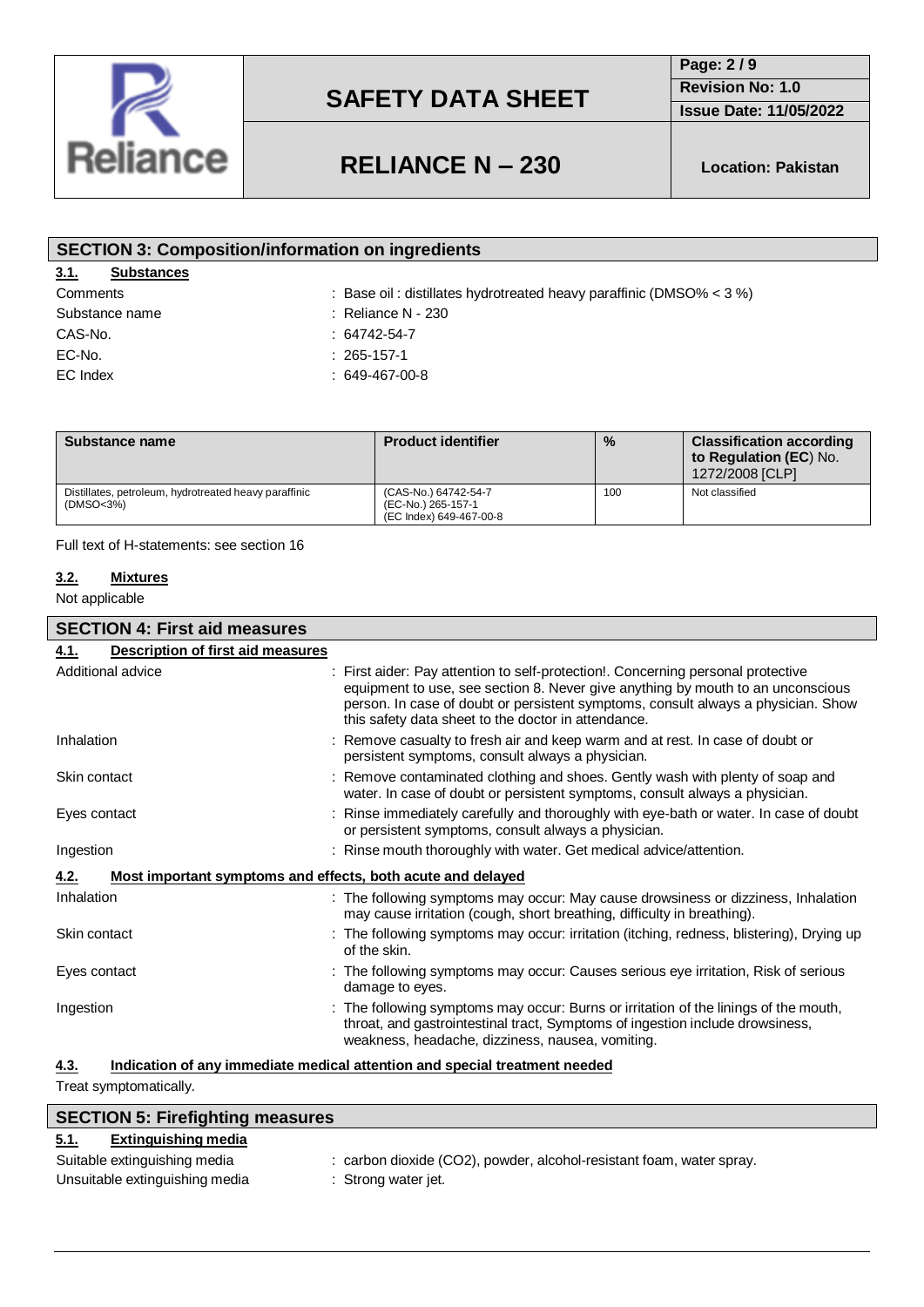

**Page: 3 / 9 Revision No: 1.0 Issue Date: 11/05/2022**

# **RELIANCE N – 230 Location: Pakistan**

| <u>5.2.</u>                            | Special hazards arising from the substance or mixture |                                                                                                                                                                                                                                                                                                                                                                                                                                                                           |
|----------------------------------------|-------------------------------------------------------|---------------------------------------------------------------------------------------------------------------------------------------------------------------------------------------------------------------------------------------------------------------------------------------------------------------------------------------------------------------------------------------------------------------------------------------------------------------------------|
| Specific hazards                       |                                                       | : Not flammable. Heating will cause a rise in pressure with a risk of bursting.                                                                                                                                                                                                                                                                                                                                                                                           |
| Hazardous decomposition products in    |                                                       | : Carbon oxides (CO, CO2).                                                                                                                                                                                                                                                                                                                                                                                                                                                |
| case of fire                           |                                                       |                                                                                                                                                                                                                                                                                                                                                                                                                                                                           |
| 5.3.<br><b>Advice for firefighters</b> |                                                       |                                                                                                                                                                                                                                                                                                                                                                                                                                                                           |
| Firefighting instructions              |                                                       | Evacuate area. Use water spray or fog for cooling exposed containers. Contain the<br>extinguishing fluids by bunding. Prevent fire fighting water from entering the<br>environment.                                                                                                                                                                                                                                                                                       |
| Protection during firefighting         |                                                       | Do not attempt to take action without suitable protective equipment. Self-contained<br>breathing apparatus.                                                                                                                                                                                                                                                                                                                                                               |
| Other information                      |                                                       | Do not allow run-off from fire-fighting to enter drains or water courses. Dispose of<br>waste in accordance with environmental legislation.                                                                                                                                                                                                                                                                                                                               |
|                                        | <b>SECTION 6: Accidental release measures</b>         |                                                                                                                                                                                                                                                                                                                                                                                                                                                                           |
| 6.1.                                   |                                                       | Personal precautions, protective equipment and emergency procedures                                                                                                                                                                                                                                                                                                                                                                                                       |
| 6.1.1.                                 | For non-emergency personnel                           |                                                                                                                                                                                                                                                                                                                                                                                                                                                                           |
| For non-emergency personnel            |                                                       | : Evacuate unnecessary personnel. Keep upwind. Provide adequate ventilation. Wear<br>recommended personal protective equipment. Do not breathe vapours. Avoid<br>contact with skin, eyes and clothing. Concerning personal protective equipment to<br>use, see section 8.                                                                                                                                                                                                 |
| 6.1.2.                                 | For emergency responders                              |                                                                                                                                                                                                                                                                                                                                                                                                                                                                           |
| For emergency responders               |                                                       | : Concerning disposal elimination after cleaning, see section 13. Concerning personal<br>protective equipment to use, see section 8.                                                                                                                                                                                                                                                                                                                                      |
| 6.2.                                   | <b>Environmental precautions</b>                      |                                                                                                                                                                                                                                                                                                                                                                                                                                                                           |
|                                        |                                                       | Do not allow to enter into surface water or drains. Notify authorities if product enters sewers or public waters.                                                                                                                                                                                                                                                                                                                                                         |
| 6.3.                                   | Methods and material for containment and cleaning up  |                                                                                                                                                                                                                                                                                                                                                                                                                                                                           |
| Methods for cleaning up                |                                                       | Stop leak if safe to do so. Dam up the liquid spill. Small quantities of liquid spill: take<br>up in non-combustible absorbent material and shovel into container for disposal.<br>Recover large spills by pumping (use an explosion proof or hand pump). This<br>material and its container must be disposed of in a safe way, and as per local<br>legislation. Place in a suitable container for disposal in accordance with the waste<br>regulations (see Section 13). |
| <u>6.4.</u>                            | Reference to other sections                           |                                                                                                                                                                                                                                                                                                                                                                                                                                                                           |

Concerning personal protective equipment to use, see section 8. Concerning disposal elimination after cleaning, see section 13.

| <b>SECTION 7: Handling and storage</b>                               |                                                                                                                                                                                                                                                                                                                                                                                                                                                                                           |  |
|----------------------------------------------------------------------|-------------------------------------------------------------------------------------------------------------------------------------------------------------------------------------------------------------------------------------------------------------------------------------------------------------------------------------------------------------------------------------------------------------------------------------------------------------------------------------------|--|
| <b>Precautions for safe handling</b><br>7.1.                         |                                                                                                                                                                                                                                                                                                                                                                                                                                                                                           |  |
| Precautions for safe handling                                        | : Provide adequate ventilation. Use personal protective equipment as required. Do not<br>breathe vapours. Avoid contact with skin, eyes and clothing. Ensure proper process<br>control to avoid excess waste discharge (temperature, concentration, pH, time).<br>Avoid release to the environment. Take any precaution to avoid mixing with<br>Incompatible materials, Refer to Section 10 on Incompatible Materials. Concerning<br>personal protective equipment to use, see section 8. |  |
| Hygiene measures                                                     | : Keep good industrial hygiene. Wash hands and other exposed areas with mild soap<br>and water before eating, drinking or smoking and when leaving work. Do not eat,<br>drink or smoke when using this product. Keep away from food, drink and animal<br>feedingstuffs. Remove contaminated clothes. Separate working clothes from town<br>clothes. Launder separately. Wash contaminated clothing before reuse.                                                                          |  |
| Conditions for safe storage, including any incompatibilities<br>7.2. |                                                                                                                                                                                                                                                                                                                                                                                                                                                                                           |  |
| Storage conditions                                                   | : Store in a dry, cool and well-ventilated place. Bund storage facilities to prevent soil<br>and water pollution in the event of spillage. Do not store near or with any of the<br>incompatible materials listed in section 10.                                                                                                                                                                                                                                                           |  |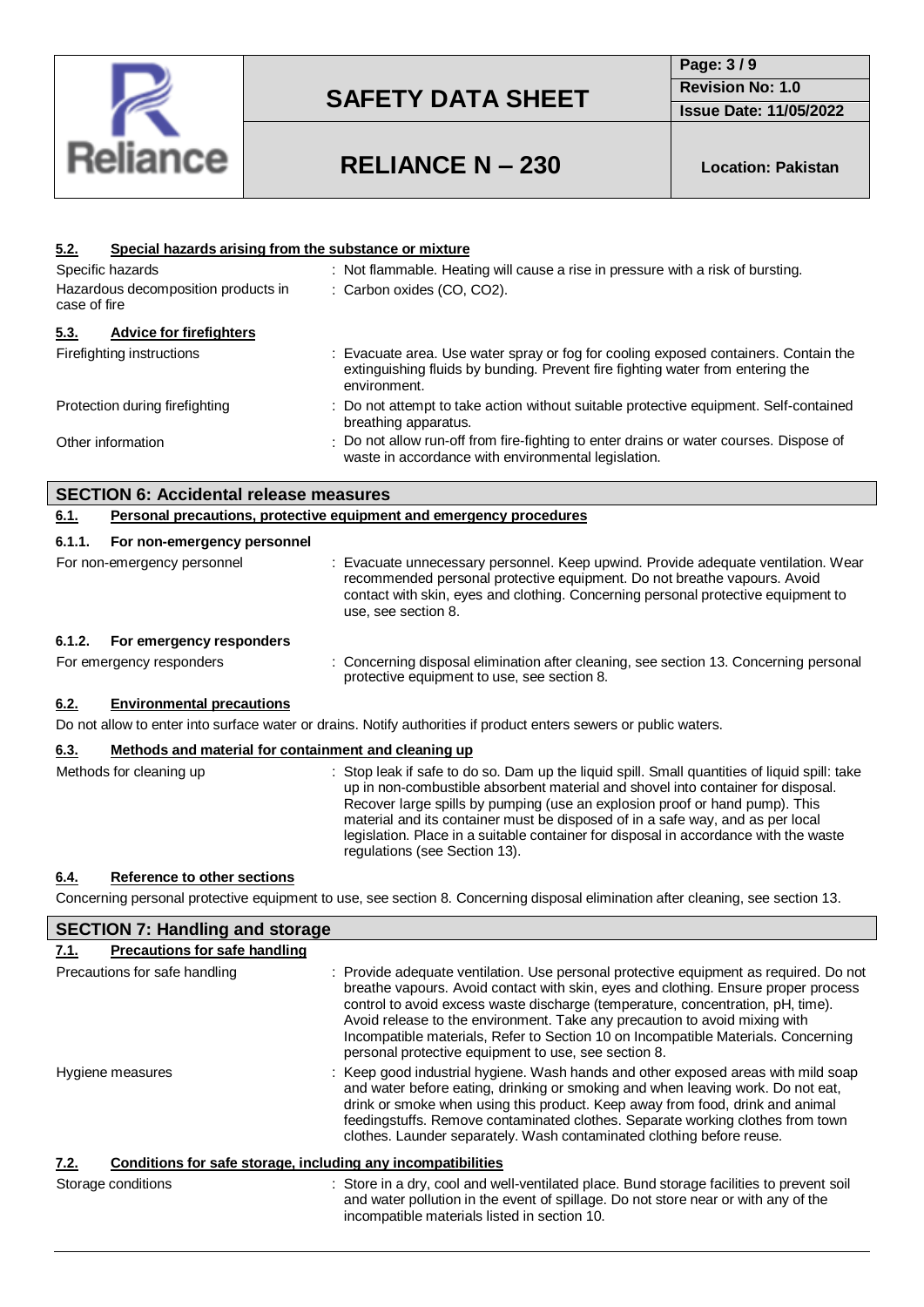

# **RELIANCE N – 230 Location: Pakistan**

**Page: 4 / 9 Revision No: 1.0**

**Issue Date: 11/05/2022**

| Packaging materials |                     | : Keep only in the original container. |
|---------------------|---------------------|----------------------------------------|
| 7.3.                | Specific end use(s) |                                        |

No data available.

L

| <b>SECTION 8: Exposure controls/personal protection</b> |  |                                                                                                                                                                                                                                                                                                                                                                                                                             |
|---------------------------------------------------------|--|-----------------------------------------------------------------------------------------------------------------------------------------------------------------------------------------------------------------------------------------------------------------------------------------------------------------------------------------------------------------------------------------------------------------------------|
| <b>Control parameters</b><br>8.1.                       |  |                                                                                                                                                                                                                                                                                                                                                                                                                             |
| Additional information                                  |  | Personal air monitoring :. Room air monitoring. Recommended monitoring<br>procedures                                                                                                                                                                                                                                                                                                                                        |
| <b>Exposure controls</b><br><u>8.2.</u>                 |  |                                                                                                                                                                                                                                                                                                                                                                                                                             |
| Engineering measure(s)                                  |  | : Provide adequate ventilation. Organisational measures to prevent /limit releases,<br>dispersion and exposure. See Section 7 for information on safe handling.                                                                                                                                                                                                                                                             |
| Personal protective equipment                           |  | : The type of protective equipment must be selected according to the concentration<br>and amount of the dangerous substance at the specific workplace.                                                                                                                                                                                                                                                                      |
| Hand protection                                         |  | : Wear chemically resistant gloves (tested to EN374). Suitable material: Nitrile rubber,<br>Neoprene, Thickness, >0.4mm, Breakthrough time:, 480 min. The quality of the<br>protective gloves resistant to chemicals must be chosen as a function of the specific<br>working place concentration and quantity of hazardous substances.                                                                                      |
| Eye protection                                          |  | : goggles. Use suitable eye protection (EN166)                                                                                                                                                                                                                                                                                                                                                                              |
| Body protection                                         |  | : Wear suitable protective clothing                                                                                                                                                                                                                                                                                                                                                                                         |
| Respiratory protection                                  |  | : In case of insufficient ventilation, wear suitable respiratory equipment. Half-face<br>mask (DIN EN 140). full face mask (DIN EN 136). Filter type: ABEK. The filter class<br>must be suitable for the maximum contaminant concentration<br>(gas/vapour/aerosol/particulates) that may arise when handling the product. If the<br>concentration is exceeded, self-contained breathing apparatus must be used. (EN<br>137) |
| Thermal hazard protection                               |  | : Not required for normal conditions of use. Use dedicated equipment.                                                                                                                                                                                                                                                                                                                                                       |
| Environmental exposure controls                         |  | : Avoid release to the environment. Comply with applicable Community environmental<br>protection legislation.                                                                                                                                                                                                                                                                                                               |

### **SECTION 9: Physical and chemical properties**

| Information on basic physical and chemical properties<br>9.1. |                           |  |  |  |
|---------------------------------------------------------------|---------------------------|--|--|--|
| Physical state                                                | : Liquid                  |  |  |  |
| Appearance                                                    | : liquid.                 |  |  |  |
| Colour                                                        | : Colourless to yellow.   |  |  |  |
| Odour                                                         | : Hydrocarbon-like.       |  |  |  |
| Odour threshold                                               | : No data available       |  |  |  |
| рH                                                            | : Not applicable          |  |  |  |
| Relative evaporation rate (butylacetate=1)                    | : No data available       |  |  |  |
| Melting / freezing point                                      | : Not applicable          |  |  |  |
| Freezing point                                                | : Not applicable          |  |  |  |
| Initial boiling point and boiling range                       | No data available         |  |  |  |
| Flash point                                                   | :235 °C                   |  |  |  |
| Auto-ignition temperature                                     | : No data available       |  |  |  |
| Decomposition temperature                                     | : No data available       |  |  |  |
| Flammability (solid, gas)                                     | : Not applicable, liquid  |  |  |  |
| Vapour pressure                                               | : $<$ 0,01 mmHg (37,8 °C) |  |  |  |
| Vapour density                                                | :>1                       |  |  |  |
| Relative density                                              | No data available         |  |  |  |
|                                                               |                           |  |  |  |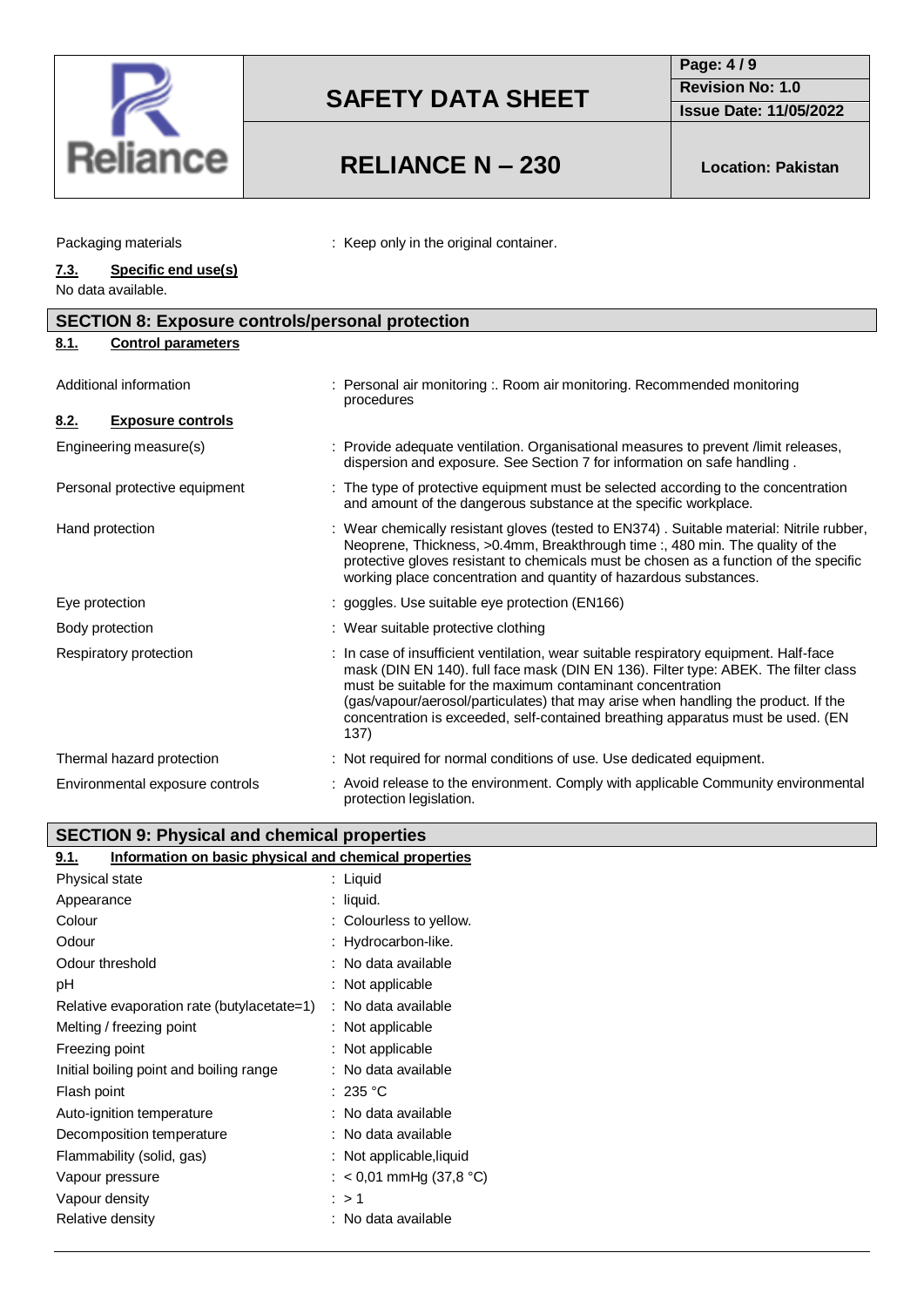

**Page: 5 / 9 Revision No: 1.0**

**Issue Date: 11/05/2022**

# **RELIANCE N – 230 Location: Pakistan**

chemical groups associated with explosive properties present in the molecule.

are no chemical groups present in the molecule which are associated with oxidising

Water: Insoluble

properties.

Solubility : Soluble in hydrocarbons.

Partition coefficient n-octanol/water : No data available Kinematic viscosity  $\therefore$  45 mm<sup>2</sup>/s (40 °C) Dynamic viscosity **in the set of the COV**: No data available Explosive properties : Not applicable. The study does not need to be conducted because there are no

Oxidising properties : Not applicable. The classification procedure needs not to be applied because there

Explosive limits **Explosive limits Explosive limits Explosive limits EXPLOSIVE 2** 

### **9.2. Other information**

No data available

#### **SECTION 10: Stability and reactivity**

**10.1. Reactivity**

Reference to other sections 10.4 & 10.5.

#### **10.2. Chemical stability**

Stable under normal conditions.

### **10.3. Possibility of hazardous reactions**

No dangerous reactions known under normal conditions of use.

#### **10.4. Conditions to avoid**

See Section 7 for information on safe handling.

#### **10.5. Incompatible materials**

See Section 7 for information on safe handling.

#### **10.6. Hazardous decomposition products**

Reference to other sections 5.2.

### **SECTION 11: Toxicological information**

#### **11.1. Information on toxicological effects**

Acute toxicity **interval on a set on available data**, the classification criteria are not met)

| Distillates, petroleum, hydrotreated heavy paraffinic (DMSO<3%) (64742-54-7) |                                                                                                           |  |  |
|------------------------------------------------------------------------------|-----------------------------------------------------------------------------------------------------------|--|--|
| LD50/oral/rat                                                                | > 5000 mg/kg                                                                                              |  |  |
| LD50/dermal/rabbit                                                           | > 2000 mg/kg                                                                                              |  |  |
| Skin corrosion/irritation                                                    | : Not classified (Based on available data, the classification criteria are not met)<br>pH: Not applicable |  |  |
| Serious eye damage/irritation                                                | : Not classified (Based on available data, the classification criteria are not met)<br>pH: Not applicable |  |  |
| Respiratory or skin sensitisation                                            | : Not classified (Based on available data, the classification criteria are not met)                       |  |  |
| Germ cell mutagenicity                                                       | : Not classified (Based on available data, the classification criteria are not met)                       |  |  |
| Carcinogenicity                                                              | : Not classified (Based on available data, the classification criteria are not met)                       |  |  |
| Reproductive toxicity                                                        | : Not classified (Based on available data, the classification criteria are not met)                       |  |  |
| STOT-single exposure                                                         | : Not classified (Based on available data, the classification criteria are not met)                       |  |  |
| STOT-repeated exposure                                                       | : Not classified (Based on available data, the classification criteria are not met)                       |  |  |
| Aspiration hazard                                                            | : Not classified (Based on available data, the classification criteria are not met)                       |  |  |
| Reliance N - 230 (64742-54-7)                                                |                                                                                                           |  |  |
| Kinematic viscosity                                                          | 45 mm <sup>2</sup> /s (40 °C)                                                                             |  |  |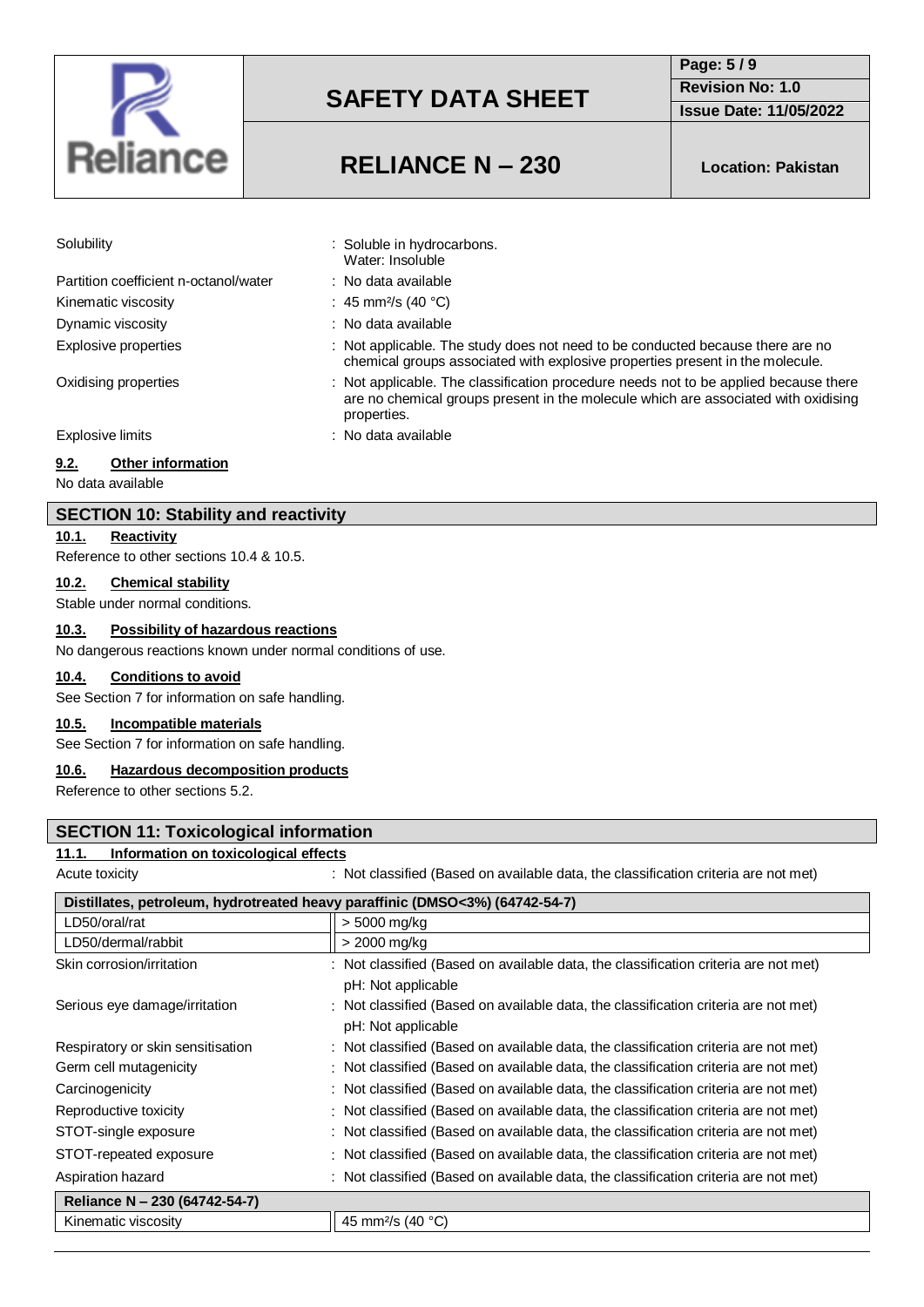

**Page: 6 / 9**

**Revision No: 1.0**

**Issue Date: 11/05/2022**

# **RELIANCE N – 230 Location: Pakistan**

Other information : Symptoms related to the physical, chemical and toxicological characteristics. For further information see section 4.

| <b>SECTION 12: Ecological information</b>                                    |                                                                                                                                                                                                                                                                                                                                                                                                                                                                                                                                |  |
|------------------------------------------------------------------------------|--------------------------------------------------------------------------------------------------------------------------------------------------------------------------------------------------------------------------------------------------------------------------------------------------------------------------------------------------------------------------------------------------------------------------------------------------------------------------------------------------------------------------------|--|
| <b>Toxicity</b><br>12.1.                                                     |                                                                                                                                                                                                                                                                                                                                                                                                                                                                                                                                |  |
| Environmental properties                                                     | : According to the criteria of the European classification and labelling system, the<br>substance/the product has not to be labelled as "dangerous for the environment".                                                                                                                                                                                                                                                                                                                                                       |  |
| Distillates, petroleum, hydrotreated heavy paraffinic (DMSO<3%) (64742-54-7) |                                                                                                                                                                                                                                                                                                                                                                                                                                                                                                                                |  |
| LC50 fish 1                                                                  | > 5000 mg/l (Exposure time: 96 h - Species: Oncorhynchus mykiss)                                                                                                                                                                                                                                                                                                                                                                                                                                                               |  |
| EC50 Daphnia 1                                                               | > 1000 mg/l (Exposure time: 48 h - Species: Daphnia magna)                                                                                                                                                                                                                                                                                                                                                                                                                                                                     |  |
| 12.2.<br>Persistence and degradability                                       |                                                                                                                                                                                                                                                                                                                                                                                                                                                                                                                                |  |
| Reliance N - 230 (64742-54-7)                                                |                                                                                                                                                                                                                                                                                                                                                                                                                                                                                                                                |  |
| Persistence and degradability                                                | No data available.                                                                                                                                                                                                                                                                                                                                                                                                                                                                                                             |  |
| 12.3.<br><b>Bioaccumulative potential</b>                                    |                                                                                                                                                                                                                                                                                                                                                                                                                                                                                                                                |  |
| Reliance N - 230 (64742-54-7)                                                |                                                                                                                                                                                                                                                                                                                                                                                                                                                                                                                                |  |
| Partition coefficient n-octanol/water                                        | No data available                                                                                                                                                                                                                                                                                                                                                                                                                                                                                                              |  |
| Bioaccumulative potential                                                    | No data available.                                                                                                                                                                                                                                                                                                                                                                                                                                                                                                             |  |
| <b>Mobility in soil</b><br><u>12.4.</u>                                      |                                                                                                                                                                                                                                                                                                                                                                                                                                                                                                                                |  |
| Reliance N - 230 (64742-54-7)                                                |                                                                                                                                                                                                                                                                                                                                                                                                                                                                                                                                |  |
| Mobility in soil                                                             | No data available                                                                                                                                                                                                                                                                                                                                                                                                                                                                                                              |  |
| <b>Results of PBT and vPvB assessment</b><br>12.5.                           |                                                                                                                                                                                                                                                                                                                                                                                                                                                                                                                                |  |
| Reliance N - 230 (64742-54-7)                                                |                                                                                                                                                                                                                                                                                                                                                                                                                                                                                                                                |  |
| Results of PBT assessment                                                    | No data available                                                                                                                                                                                                                                                                                                                                                                                                                                                                                                              |  |
| <u>12.6.</u><br>Other adverse effects                                        |                                                                                                                                                                                                                                                                                                                                                                                                                                                                                                                                |  |
| Other adverse effects                                                        | : No data available.                                                                                                                                                                                                                                                                                                                                                                                                                                                                                                           |  |
| <b>SECTION 13: Disposal considerations</b>                                   |                                                                                                                                                                                                                                                                                                                                                                                                                                                                                                                                |  |
| <b>Waste treatment methods</b><br>13.1.                                      |                                                                                                                                                                                                                                                                                                                                                                                                                                                                                                                                |  |
| Product/Packaging disposal<br>recommendations                                | : Avoid release to the environment. Dispose of empty containers and wastes safely.<br>See Section 7 for information on safe handling. Refer to manufacturer/supplier for<br>information on recovery/recycling. Recycling is preferred to disposal or incineration.<br>If recycling is not possible, eliminate in accordance with local valid waste disposal<br>regulations. Handle contaminated packages in the same way as the substance itself.<br>Dispose of contaminated materials in accordance with current regulations. |  |
| European waste catalogue (2001/573/EC,                                       | This material and its container must be disposed of as hazardous waste                                                                                                                                                                                                                                                                                                                                                                                                                                                         |  |

75/442/EEC, 91/689/EEC) Waste codes should be assigned by the user, preferably in discussion with the waste disposal authorities

### In accordance with ADR / RID / IMDG / IATA / ADN **ADR IMDG IATA ADN RID 14.1. UN number** Not applicable <br>Not applicable <br>Not applicable Not applicable Not applicable Not applicable **14.2. UN proper shipping name** Not applicable Not applicable Not applicable Not applicable Not applicable Not applicable Not applicable Not applicable Not applicable Not applicable Not applicable Not applicable **14.3. Transport hazard class(es)** Not applicable  $\vert$  Not applicable  $\vert$  Not applicable  $\vert$  Not applicable  $\vert$  Not applicable **SECTION 14: Transport information**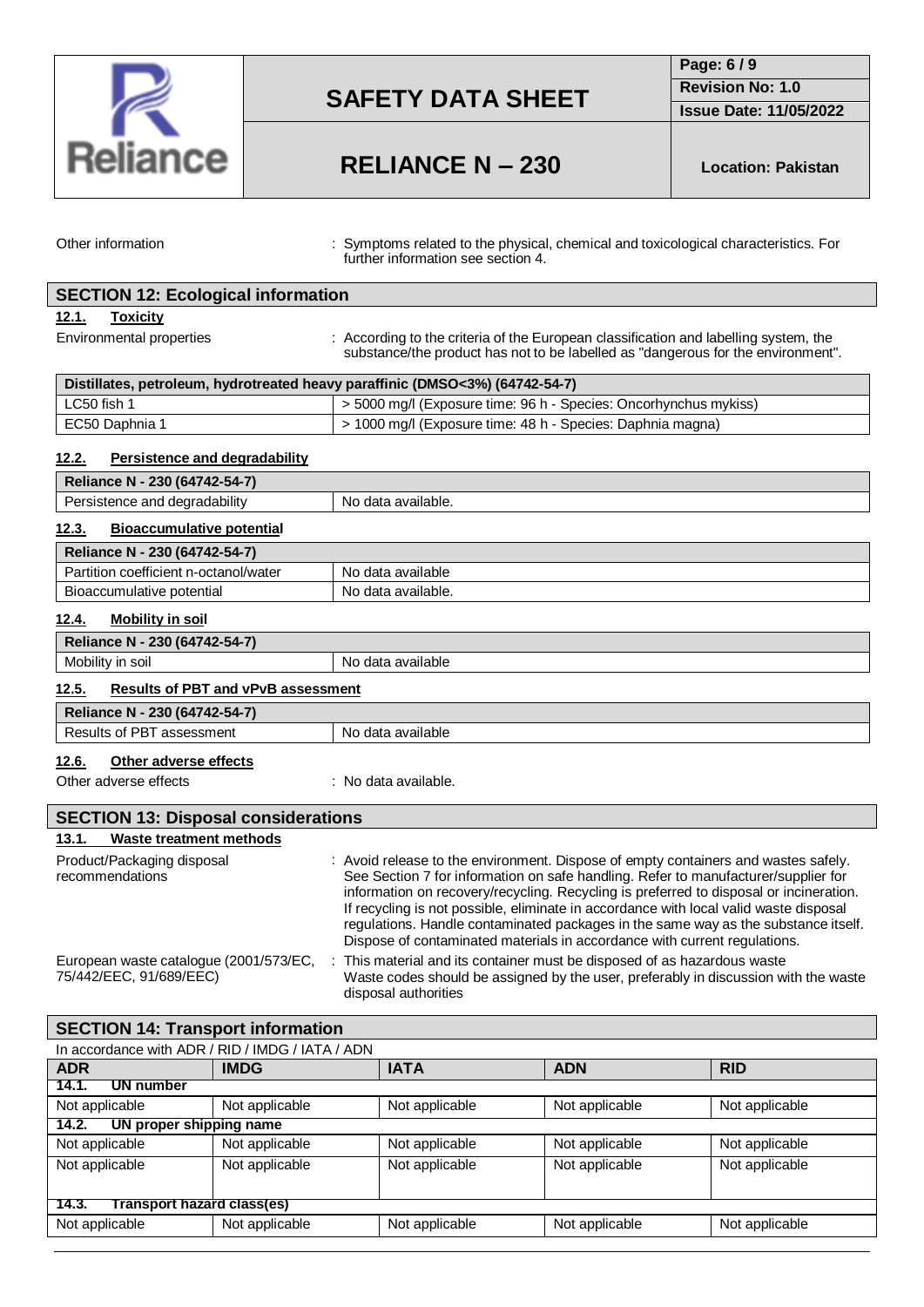

**Page: 7 / 9 Revision No: 1.0**

**Issue Date: 11/05/2022**

# **RELIANCE N – 230 Location: Pakistan**

| <b>ADR</b>                             | <b>IMDG</b>    | <b>IATA</b>    | <b>ADN</b>     | <b>RID</b>     |
|----------------------------------------|----------------|----------------|----------------|----------------|
| Not applicable                         | Not applicable | Not applicable | Not applicable | Not applicable |
| <b>Packing group</b><br>14.4.          |                |                |                |                |
| Not applicable                         | Not applicable | Not applicable | Not applicable | Not applicable |
| <b>Environmental hazards</b><br>14.5.  |                |                |                |                |
| Not applicable                         | Not applicable | Not applicable | Not applicable | Not applicable |
| No supplementary information available |                |                |                |                |

### **14.6. Special precautions for user**

Special precautions for user : No data available

#### **- Overland transport**

Not applicable

#### **- Transport by sea**

Not applicable

#### **- Air transport**

Not applicable

## **- Inland waterway transport**

Not applicable

## **- Rail transport**

Not applicable

### **14.7. Transport in bulk according to Annex II of MARPOL 73/78 and the IBC Code**

Code: IBC : No data available.

### **SECTION 15: Regulatory information**

| Safety, health and environmental regulations/legislation specific for the substance or mixture<br>15.1. |  |
|---------------------------------------------------------------------------------------------------------|--|
|---------------------------------------------------------------------------------------------------------|--|

#### **15.1.1. EU-Regulations**

No REACH Annex XVII restrictions Reliance N - 230 is not on the REACH Candidate ListReliance N - 230 is not on the REACH Annex XIV List

#### **15.1.2. National regulations**

France Installations classées : Not applicable.

### **Germany**

| Germany                                       |                                                                                                  |
|-----------------------------------------------|--------------------------------------------------------------------------------------------------|
| Regulatory reference                          | : WGK 3, Highly hazardous to water (Classification according to AwSV; ID No. 9183)               |
| Employment restrictions                       | : Observe restrictions according Act on the Protection of Working Mothers (MuSchG)               |
|                                               | Observe restrictions according Act on the Protection of Young People in<br>Employment (JArbSchG) |
| Hazardous Incident Ordinance (12.<br>BlmSchV) | : Is not subject of the 12. BlmSchV (Hazardous Incident Ordinance)                               |

#### **Netherlands**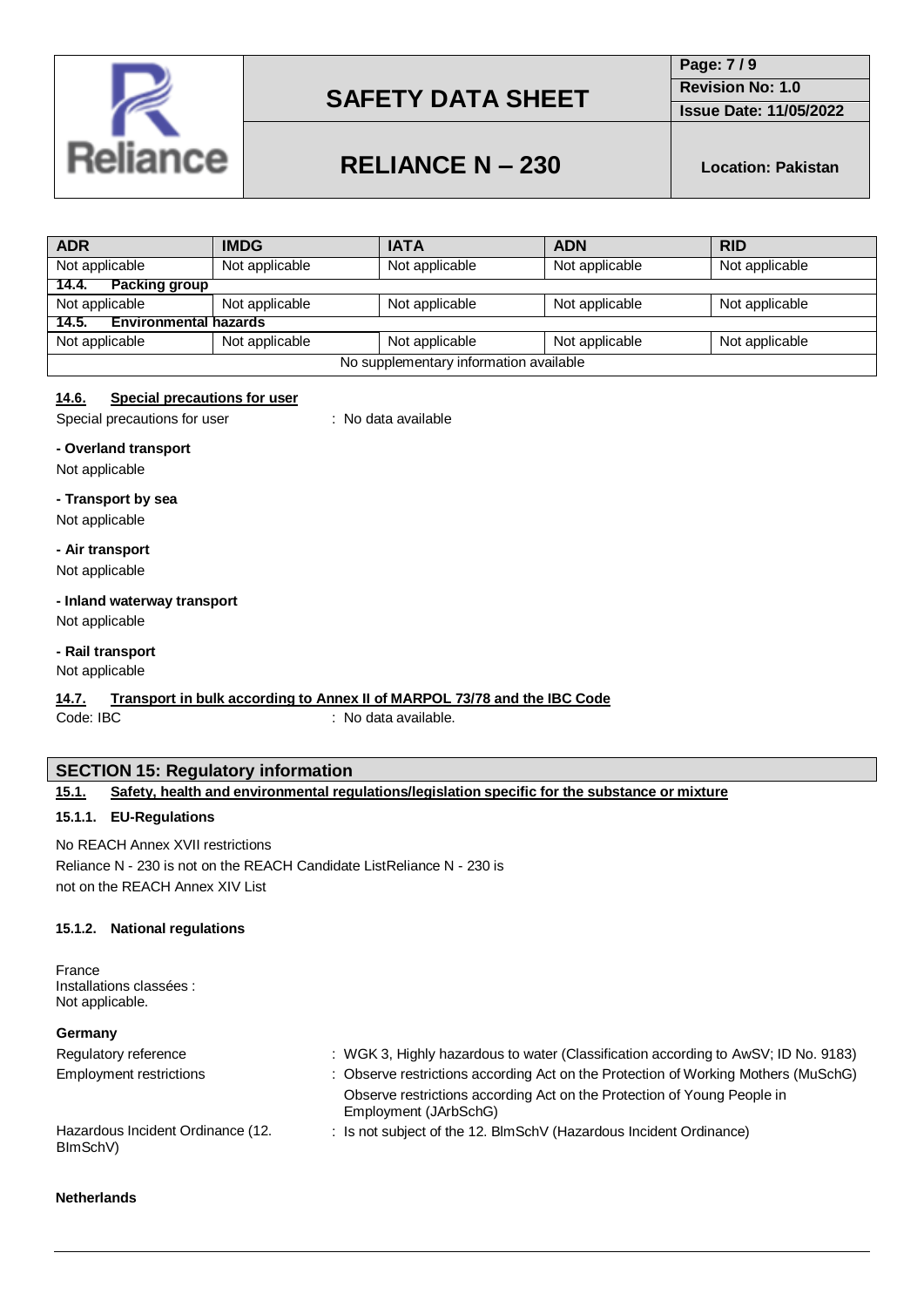

**Page: 8 / 9 Revision No: 1.0**

**Issue Date: 11/05/2022**

## **RELIANCE N – 230 Location: Pakistan**

| Waterbezwaarlijkheid                                                                    | : A (4) - Weinig schadelijk voor in water levende organismen; kan in het aquatisch<br>milieu op lange termijn schadelijke effecten veroorzaken. |
|-----------------------------------------------------------------------------------------|-------------------------------------------------------------------------------------------------------------------------------------------------|
| SZW-lijst van kankerverwekkende stoffen                                                 | $:$ Reliance N - 230 is listed                                                                                                                  |
| SZW-lijst van mutagene stoffen                                                          | $:$ Reliance N - 230 is listed                                                                                                                  |
| NIET-limitatieve lijst van voor de<br>voortplanting giftige stoffen - Borstvoeding      | : The substance is not listed                                                                                                                   |
| NIET-limitatieve lijst van voor de<br>voortplanting giftige stoffen -<br>Vruchtbaarheid | : The substance is not listed                                                                                                                   |
| NIET-limitatieve lijst van voor de<br>voortplanting giftige stoffen - Ontwikkeling      | $:$ The substance is not listed                                                                                                                 |

### **15.2. Chemical safety assessment**

No chemical safety assessment has been carried out

### **SECTION 16: Other information**

| Indication of changes: |                                                                                                            |          |  |
|------------------------|------------------------------------------------------------------------------------------------------------|----------|--|
| 1.1                    | Product identifier                                                                                         | Modified |  |
| 3                      | Composition                                                                                                | Modified |  |
| 11.1                   | Toxicological<br>information                                                                               | Modified |  |
| 12.1                   | <b>Toxicity</b>                                                                                            | Modified |  |
| 15.1                   | Safety, health and<br>environmental<br>regulations/legislation<br>specific for the<br>substance or mixture | Modified |  |
| 15.2                   | Chemical safety<br>assessment                                                                              | Modified |  |

Abbreviations and acronyms:

| ABM = Algemene beoordelingsmethodiek                                                                                                                                                                                                                                                                                                                                                                                                                                                                                                                                                                            |
|-----------------------------------------------------------------------------------------------------------------------------------------------------------------------------------------------------------------------------------------------------------------------------------------------------------------------------------------------------------------------------------------------------------------------------------------------------------------------------------------------------------------------------------------------------------------------------------------------------------------|
| ADN = Accord Européen relatif au Transport International des Marchandises Dangereuses par voie de Navigation du Rhin<br>ADR = Accord européen relatif au transport international des marchandises Dangereuses par Route<br>CLP = Classification, Labelling and Packaging Regulation according to 1272/2008/EC<br>IATA = International Air Transport Association<br>IMDG = International Maritime Dangerous Goods Code<br>LEL = Lower Explosive Limit/Lower Explosion Limit<br>UEL = Upper Explosion Limit/Upper Explosive Limit<br>REACH = Registration, Evaluation, Authorisation and Restriction of Chemicals |
| BTT = Breakthrough time (maximum wearing time)                                                                                                                                                                                                                                                                                                                                                                                                                                                                                                                                                                  |
| DMEL = Derived Minimal Effect level                                                                                                                                                                                                                                                                                                                                                                                                                                                                                                                                                                             |
| DNEL = Derived No Effect Level                                                                                                                                                                                                                                                                                                                                                                                                                                                                                                                                                                                  |
| EC50 = Median Effective Concentration                                                                                                                                                                                                                                                                                                                                                                                                                                                                                                                                                                           |
| $EL50 = Median$ effective level                                                                                                                                                                                                                                                                                                                                                                                                                                                                                                                                                                                 |
| $E0 = E0 = E0$ in terms of reduction of growth rate                                                                                                                                                                                                                                                                                                                                                                                                                                                                                                                                                             |
| $ErL50 = EL50$ in terms of reduction of growth rate                                                                                                                                                                                                                                                                                                                                                                                                                                                                                                                                                             |
| $EWC = European waste catalogue$                                                                                                                                                                                                                                                                                                                                                                                                                                                                                                                                                                                |
| $LC50$ = Median lethal concentration                                                                                                                                                                                                                                                                                                                                                                                                                                                                                                                                                                            |
| $LD50 = Median$ lethal dose                                                                                                                                                                                                                                                                                                                                                                                                                                                                                                                                                                                     |
| $LL50 = Median$ lethal level                                                                                                                                                                                                                                                                                                                                                                                                                                                                                                                                                                                    |
| $NA = Not applicable$                                                                                                                                                                                                                                                                                                                                                                                                                                                                                                                                                                                           |
| NOEC = No observed effect concentration                                                                                                                                                                                                                                                                                                                                                                                                                                                                                                                                                                         |
| NOEL: no-observed-effect level                                                                                                                                                                                                                                                                                                                                                                                                                                                                                                                                                                                  |
| $NOELR = No observed effect loading rate$                                                                                                                                                                                                                                                                                                                                                                                                                                                                                                                                                                       |
| NOAEC = No observed adverse effect concentration                                                                                                                                                                                                                                                                                                                                                                                                                                                                                                                                                                |